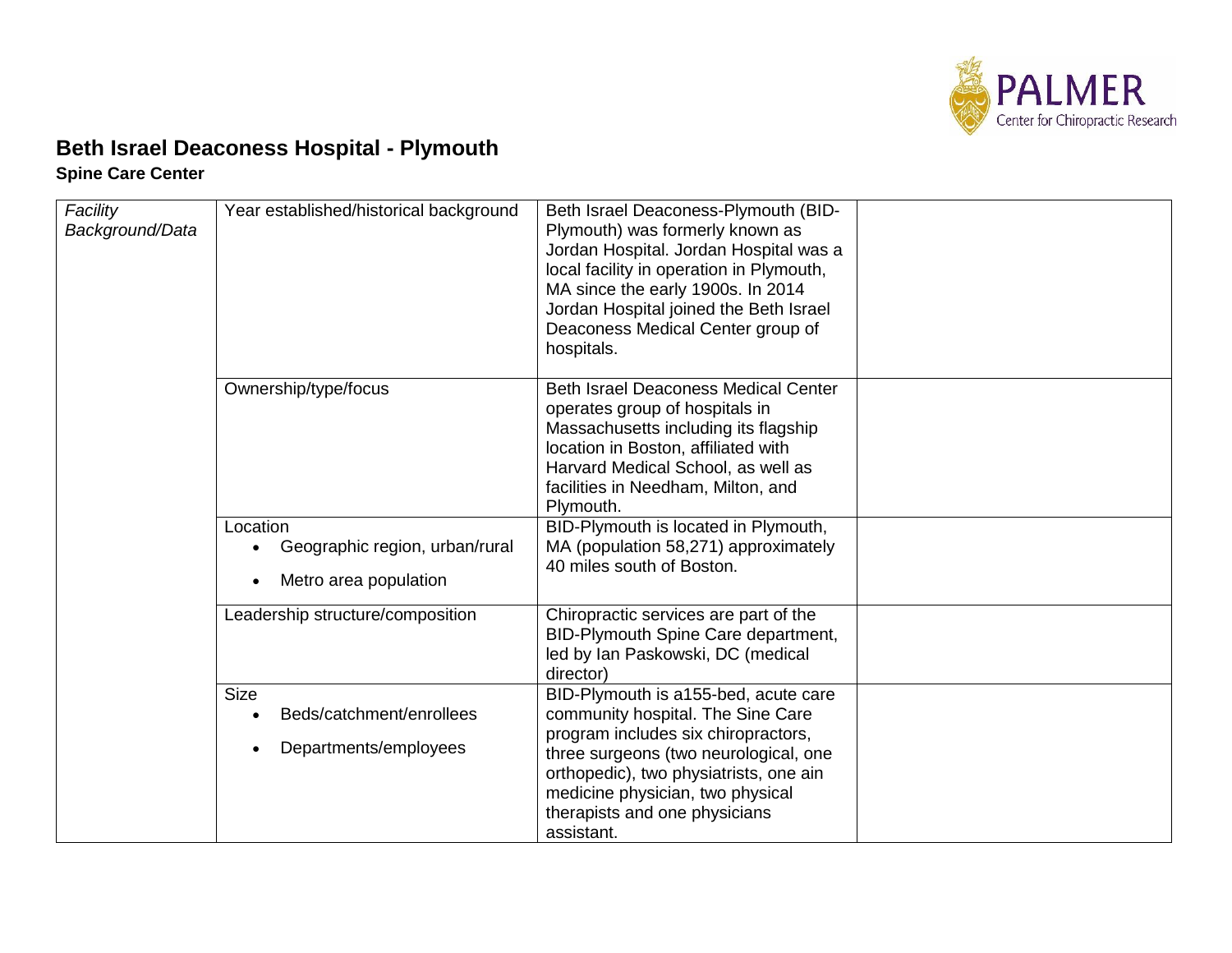

| Notable current initiatives/changes<br>• CAM, spine, pain/opiate | The Spine Care program was the first                                                                                                                                                                                                                                                                                                                                                                                                                    |                                                                                                                                                                                                                                                                                                                                                                                                                                                                                                                                           |
|------------------------------------------------------------------|---------------------------------------------------------------------------------------------------------------------------------------------------------------------------------------------------------------------------------------------------------------------------------------------------------------------------------------------------------------------------------------------------------------------------------------------------------|-------------------------------------------------------------------------------------------------------------------------------------------------------------------------------------------------------------------------------------------------------------------------------------------------------------------------------------------------------------------------------------------------------------------------------------------------------------------------------------------------------------------------------------------|
| Patient experience                                               | community-based program in<br>Massachusetts to receive certification<br>from the National Center for Quality<br>Assurance (NCQA) and the Back Pain                                                                                                                                                                                                                                                                                                      | We were the first NCQA certified low<br>back pain program in the country I<br>believe, in a community hospital so I<br>think that the research and the science<br>bear out the fact that this works. (Staff)                                                                                                                                                                                                                                                                                                                              |
| Impetus/climate/background                                       | The medical system in Massachusetts<br>is considered very conservative, and at<br>the time of initial implementation Jordan<br>Hospital was skeptical of including<br>chiropractic care. However the CEO<br>had a very positive personal experience<br>with chiropractic care, and had<br>previously worked in more liberal states<br>and healthcare environments, and was<br>open to bringing innovative therapies<br>into a conservative environment. | I found out that the American public<br>spent amazing amounts of dollars on<br>non-traditional medical approaches<br>and that they worked. So we did a lot<br>of research. It wasn't a money thing.<br>This is what the public wants and why<br>doesn't the health profession provide it<br>and provide it safely and follow<br>protocols and clinical pathways and<br>everything else? So there was just a<br>whole new world of medicine out there<br>in parallel to what we were doing in<br>traditional physical medicine.<br>(Staff) |
| Planning process/timeline                                        | The CEO brought a specific practitioner<br>on board to set up the spine care<br>program. The planning committee<br>included an orthopedic surgeon and<br>other physicians.<br>In 2006, the lead chiropractor joined the<br>hospital as a staff physician and was<br>approached later to help develop a                                                                                                                                                  | Were there political issues, difficulties<br>along the way and all that? Yes. Did I<br>pay much attention to them? No And<br>now there is a very close relationship<br>between our orthopedic department,<br>our neurosurgical department and<br>[chiropractic] because I think they've<br>discovered the value of each other and<br>that they complement one another, as<br>opposed to compete or philosophically                                                                                                                        |
|                                                                  |                                                                                                                                                                                                                                                                                                                                                                                                                                                         | Recognition Program.<br>comprehensive program.                                                                                                                                                                                                                                                                                                                                                                                                                                                                                            |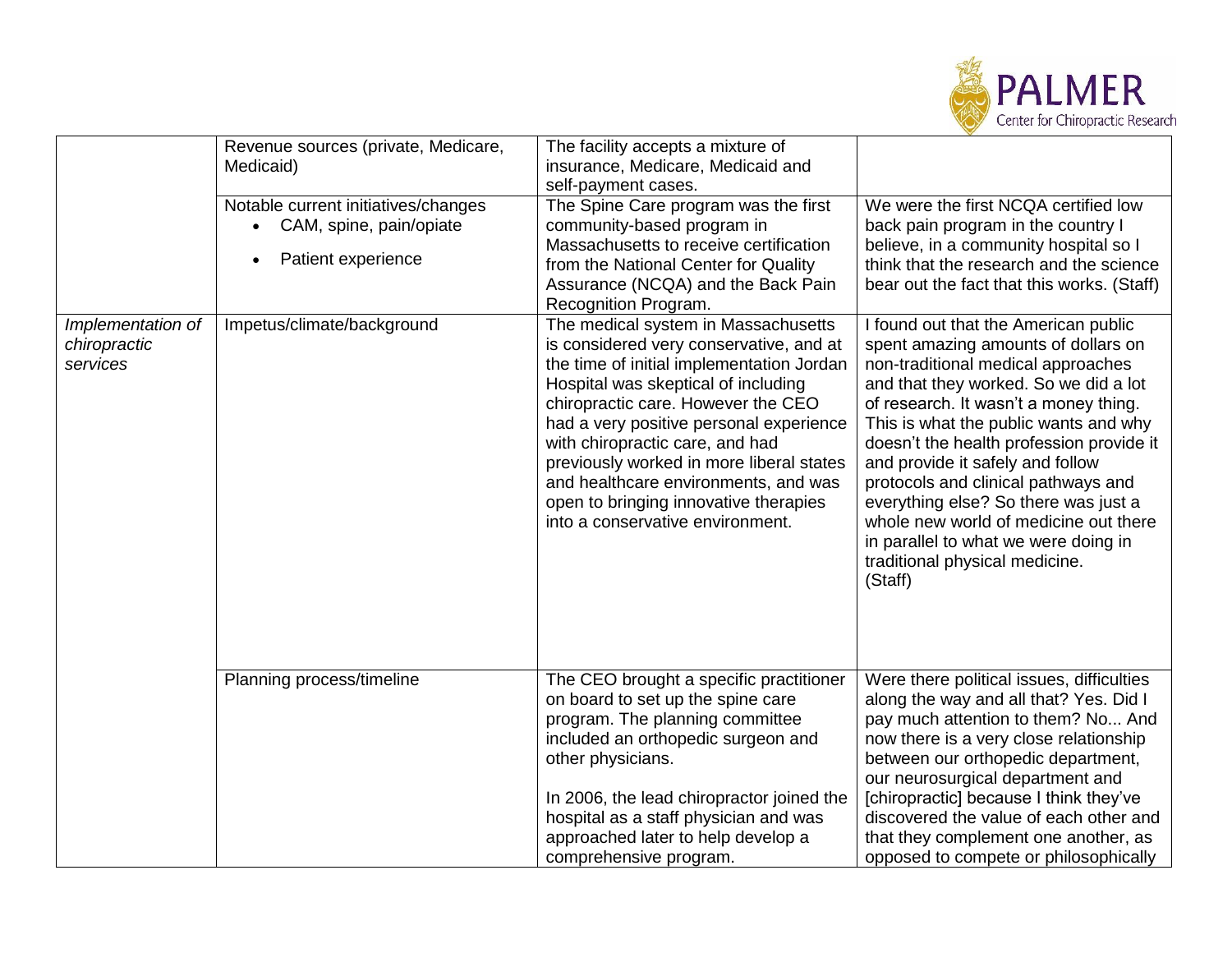

|                                          |                                                                                              |                                                                                                                                                                                                                                                                                                                                                                                 | and strategically in opposition to one<br>another. So that's the context. (Staff)<br>I think it's a huge advantage, huge. It<br>takes time to develop and integrate a<br>program like this. Integrate it clinically,<br>but also integrate it culturally, and<br>we're there. The neurosurgeons and<br>chiropractors are partners, which you<br>just don't see that in many places, so<br>it's great. (staff)                                                   |
|------------------------------------------|----------------------------------------------------------------------------------------------|---------------------------------------------------------------------------------------------------------------------------------------------------------------------------------------------------------------------------------------------------------------------------------------------------------------------------------------------------------------------------------|-----------------------------------------------------------------------------------------------------------------------------------------------------------------------------------------------------------------------------------------------------------------------------------------------------------------------------------------------------------------------------------------------------------------------------------------------------------------|
|                                          | Year clinical services established                                                           | 2008                                                                                                                                                                                                                                                                                                                                                                            | "We were the first NCQA certified low<br>back pain program in the country I<br>believe, in a community hospital"<br>(Staff)                                                                                                                                                                                                                                                                                                                                     |
| Chiropractic Clinic<br><b>Structures</b> | Administration<br>Department/service line<br>$\bullet$<br>Performance<br>measures/benchmarks | Chiropractic services are part of the<br>Spine Care program.                                                                                                                                                                                                                                                                                                                    |                                                                                                                                                                                                                                                                                                                                                                                                                                                                 |
|                                          | Location/space/equipment                                                                     | The spine center includes five<br>chiropractic examination/treatment<br>rooms furnished with state of the art<br>chiropractic tables and other necessary<br>clinical equipment. There is a large<br>physical therapy center with a full<br>complement of exercise equipment.<br>The facility also includes a reception<br>area, front desk and several shared<br>office spaces. | Appointments ready, they have two<br>locations. There's one that's closer to<br>my house than here, that's the one I<br>usually go to. It's a little bit smaller and<br>you're in and out, there's never any<br>wait. If it's a wait, it's three minutes,<br>which is nothing compared to some of<br>the other doctors that you'll see.<br>Everything is nice and clean, and it's<br>been a very good experience. (Patient)<br>She was knowledgeable about what |
|                                          |                                                                                              |                                                                                                                                                                                                                                                                                                                                                                                 | was going on in the emergency room<br>over at the hospital and accessed the                                                                                                                                                                                                                                                                                                                                                                                     |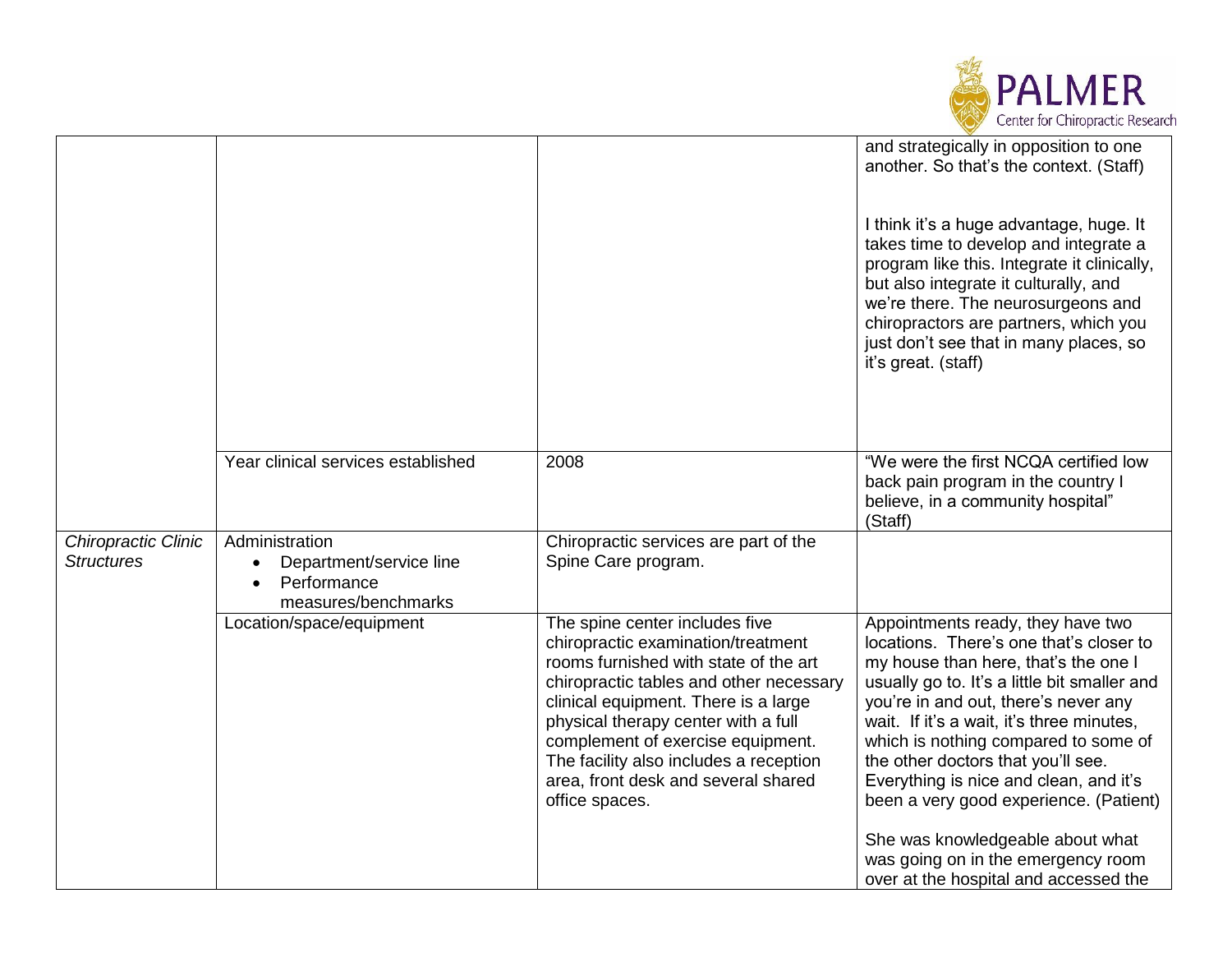

|                                                                                                                                                      |                                                                                                                                                                                                                                                                        | record from the hospital. She was tied<br>in with whatever the emergency room<br>people were thinking about. She had<br>immediately contacted [the doctor's]<br>office and started communicating with<br>him that I was a patient over here.<br>(Patient)                                                                                                                                                                               |
|------------------------------------------------------------------------------------------------------------------------------------------------------|------------------------------------------------------------------------------------------------------------------------------------------------------------------------------------------------------------------------------------------------------------------------|-----------------------------------------------------------------------------------------------------------------------------------------------------------------------------------------------------------------------------------------------------------------------------------------------------------------------------------------------------------------------------------------------------------------------------------------|
| Chiropractors<br>Number/FTE/appointment<br>Privileges/services<br>Non-clinical activities<br>Professional attributes<br>Interprofessional attributes | Currently six full-time chiropractors are<br>on staff at the spine center. Clinician<br>privileges are consistent with training<br>and state licensure. The Medical<br>Director and Assistant director have<br>administrative as well as clinical<br>responsibilities. | We add chiropractors as we need<br>more access. I think we've added two<br>since I've been herethere's no<br>shortage of need for them. (Staff)<br>We are open eight to six, Monday<br>through Friday, and we are open eight<br>to twelve on Saturdays. Right now we<br>have seven. We have six chiropractors<br>and one physiatrist. We're at two sites<br>for the chiropractors. We're at three<br>sites for the physiatrist. (Staff) |
| Support staff<br>Discipline/number                                                                                                                   |                                                                                                                                                                                                                                                                        | We have four full-time secretaries and<br>then we have one secretary who just<br>works Saturdays, so she's just five<br>hours. We actually have a billing<br>company, well it's a billing department.<br>We use Athena, so Athena actually,<br>part of the program, they do some of<br>the billing. (Staff)                                                                                                                             |
| <b>Patient access</b>                                                                                                                                | Patients can access the spine center<br>directly, however many are referred by                                                                                                                                                                                         | We get anybody who fits that certain<br>criteria from the emergency room, we                                                                                                                                                                                                                                                                                                                                                            |
| • Referral, self-referral                                                                                                                            |                                                                                                                                                                                                                                                                        |                                                                                                                                                                                                                                                                                                                                                                                                                                         |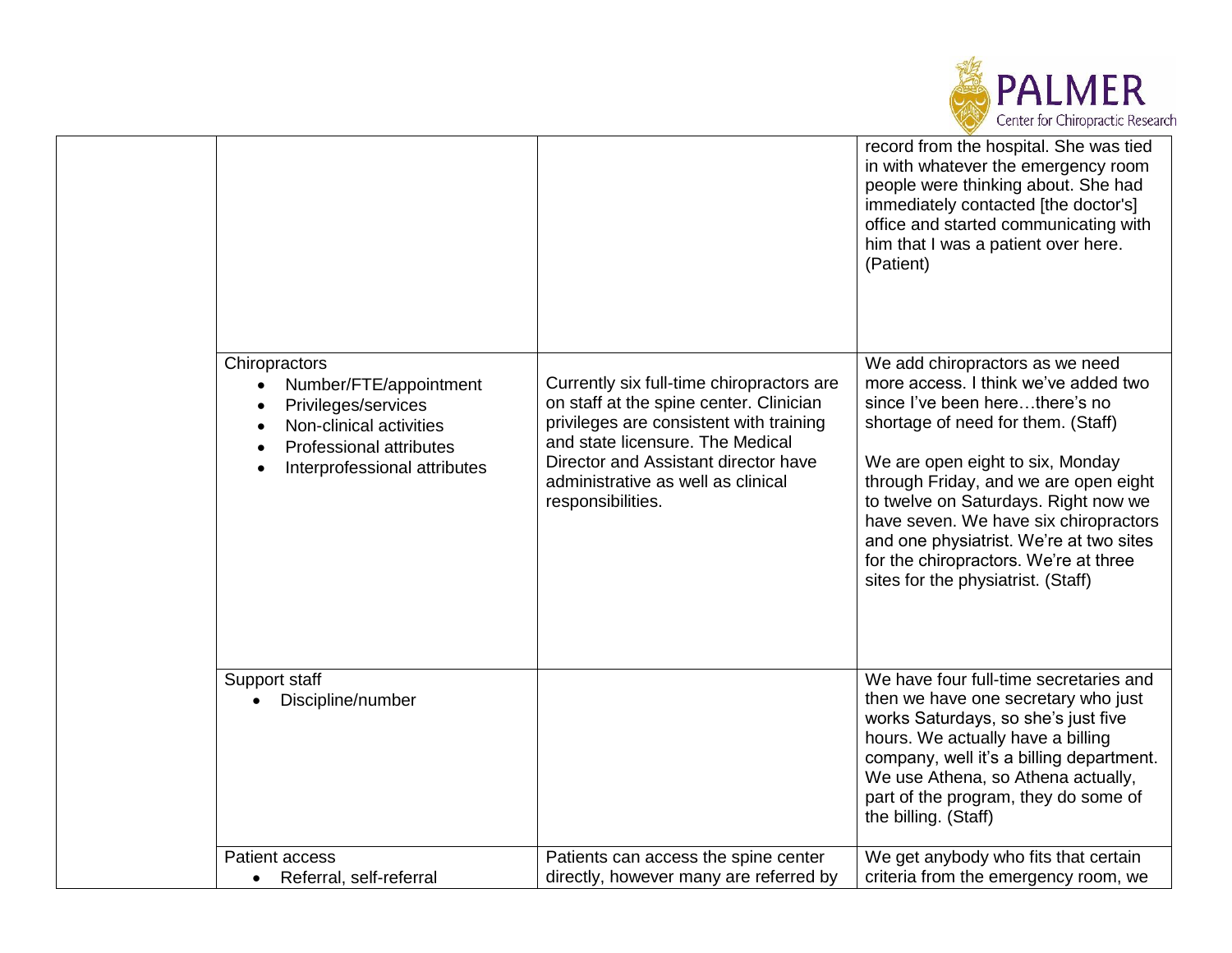

|                                  | Appointment availability/wait<br>Appointment length, number per<br>week                                                   | other providers following the hospital's<br>spine care clinical pathway. On<br>average 90 new patients are seen each<br>week. Many of these cases are first<br>time chiropractic patients, and many<br>have stated that they would not have<br>otherwise chosen to see a chiropractor.<br>The clinic provides access within 24<br>hours for most cases.                                                                                                                                         | get a referral from those patients and<br>we get a lot of PCPs, a lot of<br>specialists. They really do come from<br>all over. (Staff)<br>I would not have been here without a<br>referral because I just have never in<br>my 72 years thought of chiropractic as<br>something I wanted to try out.<br>(Patient) |
|----------------------------------|---------------------------------------------------------------------------------------------------------------------------|-------------------------------------------------------------------------------------------------------------------------------------------------------------------------------------------------------------------------------------------------------------------------------------------------------------------------------------------------------------------------------------------------------------------------------------------------------------------------------------------------|------------------------------------------------------------------------------------------------------------------------------------------------------------------------------------------------------------------------------------------------------------------------------------------------------------------|
|                                  | Relevant partnerships<br>Academic, research                                                                               | State-level opioid reform task force                                                                                                                                                                                                                                                                                                                                                                                                                                                            |                                                                                                                                                                                                                                                                                                                  |
| Chiropractic Clinic<br>Processes | <b>Patient characteristics</b><br>Population, conditions,<br>$\bullet$<br>complexity<br>Access patterns seen<br>$\bullet$ | Most patients are described as 50-70<br>years old with mechanical low back<br>pain. Many of the patients are on a<br>couple of medications and working with<br>another provider on health care lifestyle<br>modifications. Around 90% of new<br>patients to the Spine Center are naive<br>to chiropractic care.<br>Patients can self-refer to the Spine<br>Center, and many patients are referred<br>from the emergency room at Beth Israel<br>Hospital or from their primary care<br>provider. |                                                                                                                                                                                                                                                                                                                  |
|                                  | Services provided<br>Diagnostic, therapeutic                                                                              | Spine center chiropractors provide full<br>scope diagnosis and management of<br>musculoskeletal conditions. Treatment<br>options include manipulation and<br>mobilization techniques, manual<br>myofascial therapies, and therapeutic<br>exercise.                                                                                                                                                                                                                                              |                                                                                                                                                                                                                                                                                                                  |
|                                  | Case management<br>CPGs/care pathways used<br>Outcome assessment/reporting<br>$\bullet$                                   | A low back care pathway, using the<br>STarT Back assessment, has been<br>established in the electronic health care                                                                                                                                                                                                                                                                                                                                                                              | was impressed with the program that<br>[the chiropractor] and the team at BI<br>had put together and the clinical                                                                                                                                                                                                |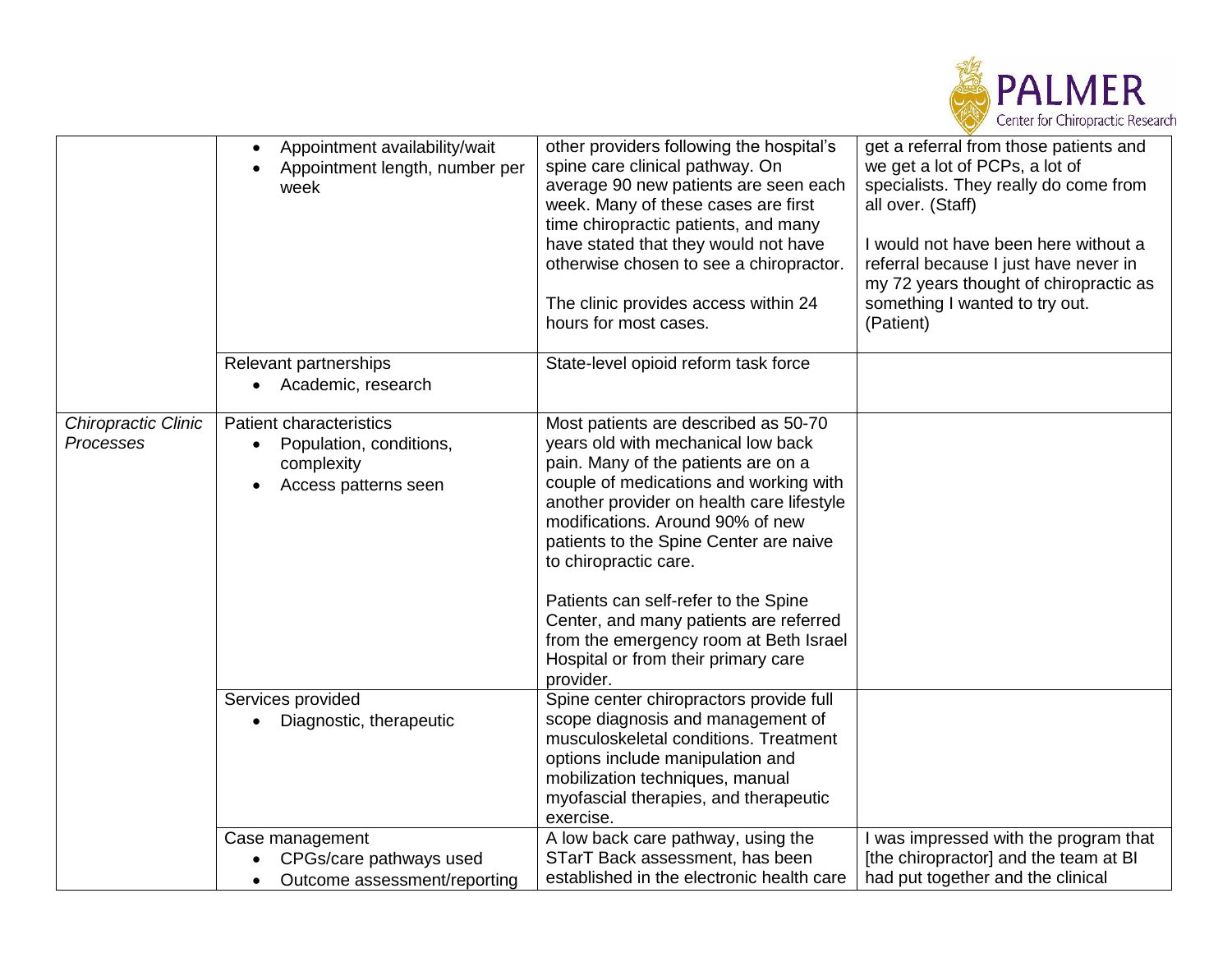

|                  | Communication/collaboration | system in the emergency department at     | pathways, in order to get the patients  |
|------------------|-----------------------------|-------------------------------------------|-----------------------------------------|
|                  | with other providers        | Beth Israel. Patients presenting to the   | directed where they needed to go in     |
|                  |                             | emergency room with non-emergency         | the proper way and get the care that    |
|                  |                             | low back pain are referred to the Spine   | they needed. (Staff)                    |
|                  |                             | Center. This care pathway has reduced     |                                         |
|                  |                             | the number of repeat visits to the        | His pathway is pretty in-depth of where |
|                  |                             | emergency room for low-back               | that patient should be funneled to, and |
|                  |                             | complaints by around 50%.                 | how it should be funneled to, so        |
|                  |                             |                                           | everybody has access, even our          |
|                  |                             | All chiropractors working at the Spine    | primary care physicians, of that        |
|                  |                             | Center manage a patient's care based      | pathway. So that when the patient       |
|                  |                             | on the patient and the complexity of      | comes in they're looking at certain     |
|                  |                             | their condition. The chiropractors        | clinical measures to say where that     |
|                  |                             | express that patient management is        | person falls in. Do they need an MRI?   |
|                  |                             | driven by current best practice           | Do they need to go right to             |
|                  |                             | guidelines or recommendations and         | neurosurgery or can we send them        |
|                  |                             | current research.                         | over to chiropractic for an evaluation  |
|                  |                             |                                           | and a review and do a plan of care      |
|                  |                             | The chiropractors and other medical       | there? (Staff)                          |
|                  |                             | providers in the Spine Center use the     |                                         |
|                  |                             | hospital's electronic medical record for  |                                         |
|                  |                             | clinical documentation and to             |                                         |
|                  |                             |                                           |                                         |
|                  |                             | communicate with each other and other     |                                         |
|                  |                             | providers at the hospital. Providers also |                                         |
|                  |                             | communicate by telephone and/or in        |                                         |
|                  |                             | person as needed. All providers have      |                                         |
|                  |                             | expressed the ease of in person           |                                         |
|                  |                             | communication due to the close            |                                         |
|                  |                             | proximity that all of the Spine Center    |                                         |
|                  |                             | providers work. The physical therapists   |                                         |
|                  |                             | in the Spine Center are not on the        |                                         |
|                  |                             | hospital's electronic health record       |                                         |
|                  |                             | system. Communication between the         |                                         |
|                  |                             | chiropractors and the physical            |                                         |
|                  |                             | therapists happens most often as in       |                                         |
|                  |                             | person, face-to-face consultations.       |                                         |
| Impacts/Outcomes | <b>Clinic function</b>      | Large scale analysis is being             | Our experience here with this low back  |
|                  |                             | conducted on the decreased use of low     | pain protocol [is that we have] a       |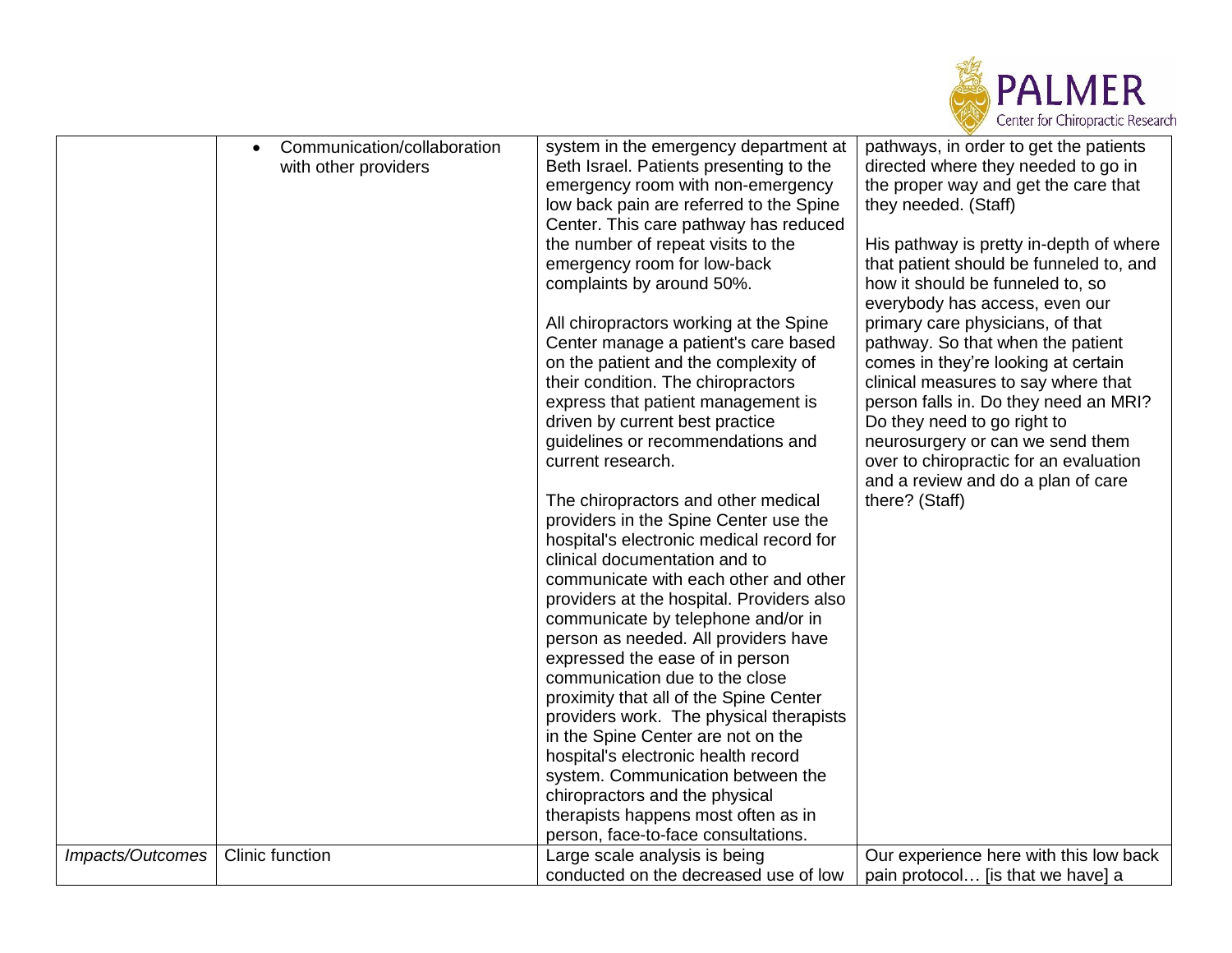

| Use, utilization, performance<br>$\bullet$<br>benchmarks                                                       | back pain patient return visits to the<br>emergency department as a result of<br>the implementation of the low back pain<br>care pathway. The implementation of<br>this STarT Back care pathway between<br>the emergency department and the<br>Spine Center has resulted in a<br>significant decrease in return visits to<br>the emergency department for low back<br>pain patients that has resulted in<br>hundreds of thousands of dollars<br>saved.                                                                                                                              | standard way of treating low back pain<br>in this community that is low cost, with<br>good outcomes, and in general the<br>population is much better and much<br>healthier as a result. So it does work.<br>(Staff)<br>I'd like to think money is the last thing<br>we look at but what [the Spine Center]<br>program has done is it has saved this<br>community a tremendous amount of<br>money in unnecessary tests and<br>unnecessary surgeries I can tell you<br>that the absolute drop in MRIs and CTs<br>that have taken place in this<br>community is measurable. (Staff) |
|----------------------------------------------------------------------------------------------------------------|-------------------------------------------------------------------------------------------------------------------------------------------------------------------------------------------------------------------------------------------------------------------------------------------------------------------------------------------------------------------------------------------------------------------------------------------------------------------------------------------------------------------------------------------------------------------------------------|----------------------------------------------------------------------------------------------------------------------------------------------------------------------------------------------------------------------------------------------------------------------------------------------------------------------------------------------------------------------------------------------------------------------------------------------------------------------------------------------------------------------------------------------------------------------------------|
| Patient status<br>Outcomes, satisfaction<br>$\bullet$                                                          | Patients report high satisfaction with<br>the quality of care provided by center<br>chiropractors, and the clinical outcomes<br>achieved. Patients also appreciate the<br>collaborative team-based approach by<br>which chiropractic services, other spine<br>center services, and other hospital<br>services and providers are integrated.<br>All patients are mailed a Press Ganey<br>survey to assess their satisfaction with<br>care. The Spine Center always ranks<br>as one of the highest groups in patient<br>reported satisfaction in the Beth Israel<br>Hospital setting. | His Press Ganey scores are off the<br>chart. He leads the organization. So<br>based on his metrics, he scores above<br>the ninetieth in all areas. Access to<br>care, follow-through, satisfaction with<br>the office, satisfaction with patient<br>care, satisfaction with testing,<br>everything. The Spine Center as a<br>whole. Yes, all of them. (Staff)                                                                                                                                                                                                                    |
| System status<br>Facility actual (or impression of)<br>value<br>Non-DC staff impression<br>DC staff impression | In 2012-13 the Spine Center undertook<br>a collaborative effort with BID Plymouth<br>aiming to reduce the number of hospital<br>admissions for patients with medical<br>low back pain conditions (DRG-552).<br>After the first full year of program<br>utilization by ED staff and physicians                                                                                                                                                                                                                                                                                       | [Spine Care medical director] has put<br>together a phenomenal low back pain<br>and chiropractic program here. I truly<br>believe that that service has helped as<br>many people in our community as<br>anything that we do. (Staff)                                                                                                                                                                                                                                                                                                                                             |